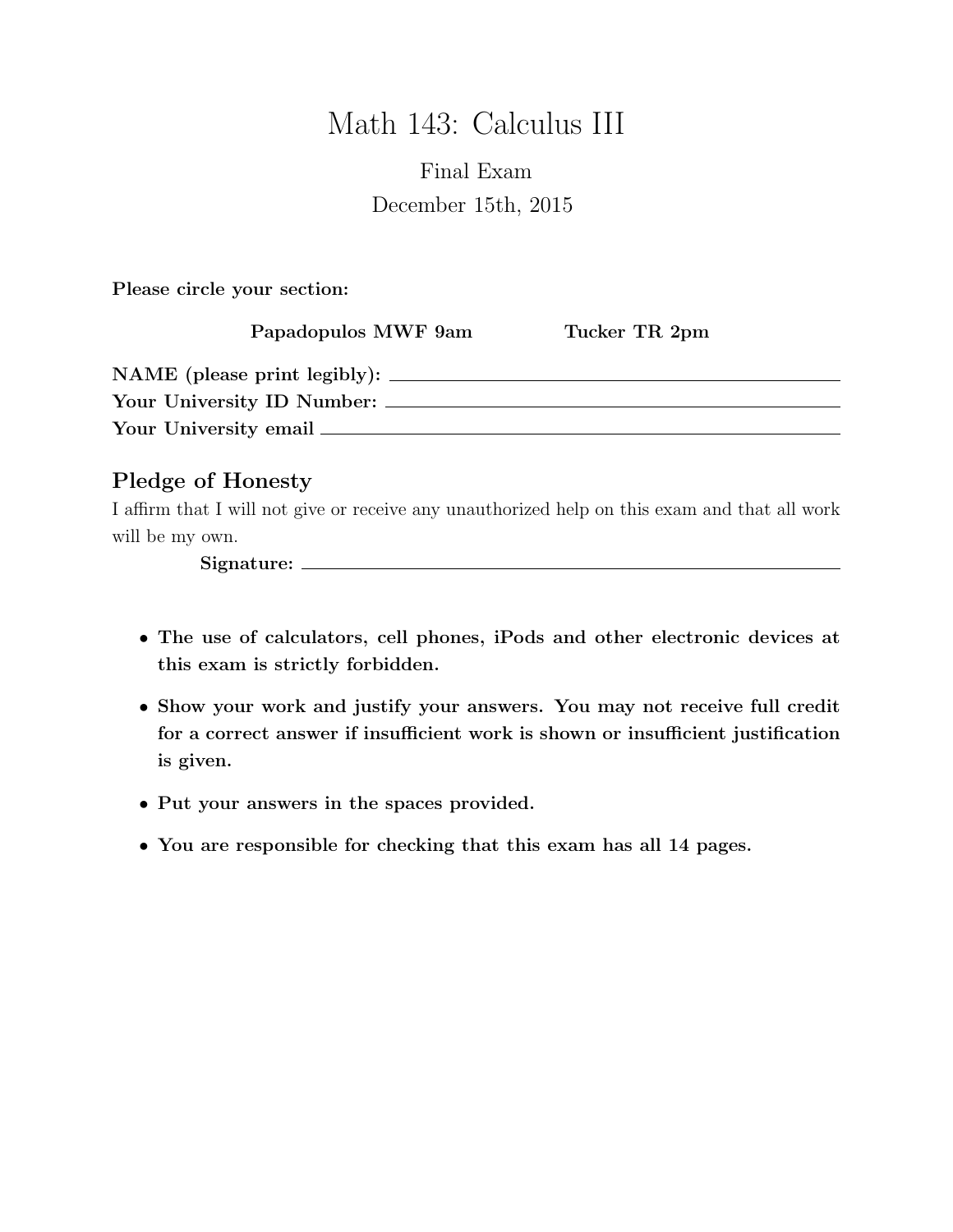| Part A       |             |  |  |  |
|--------------|-------------|--|--|--|
| QUESTION     | VALUE SCORE |  |  |  |
|              | 20          |  |  |  |
| 2            | 20          |  |  |  |
| 3            | 20          |  |  |  |
|              | 20          |  |  |  |
| <b>TOTAL</b> |             |  |  |  |

| Part B          |                    |              |  |  |
|-----------------|--------------------|--------------|--|--|
| <b>QUESTION</b> | VALUE <sup> </sup> | <b>SCORE</b> |  |  |
| 5               | 20                 |              |  |  |
| 6               | 20                 |              |  |  |
| 7               | 20                 |              |  |  |
| 8               | 20                 |              |  |  |
| <b>TOTAL</b>    | 80                 |              |  |  |

| Part C       |    |               |  |  |
|--------------|----|---------------|--|--|
| QUESTION     |    | VALUE   SCORE |  |  |
| 9            | 20 |               |  |  |
| 10           | 20 |               |  |  |
| 11           | 20 |               |  |  |
| 12           | 20 |               |  |  |
| <b>TOTAL</b> |    |               |  |  |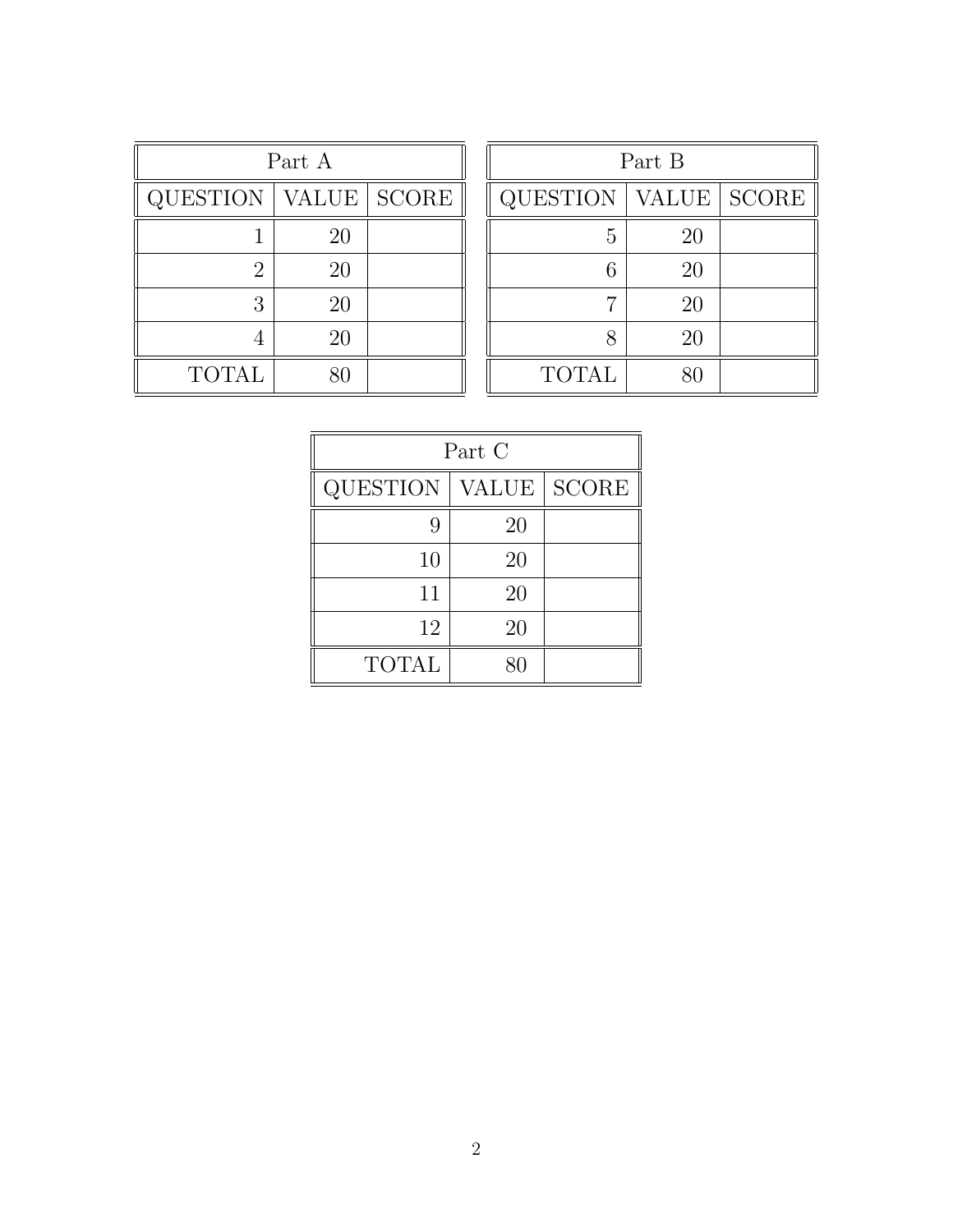# Part A

1. (20 points) Determine whether the following sequences converge. If they converge find their limit. Justify and show all your work.

(a)  $a_n = \sin\left(\frac{1}{n}\right)$  $\frac{1}{n}$ 

$$
(b) \ a_n = \frac{\cos^2(n)}{n}
$$

(c) 
$$
a_n = \frac{6n^7 + 5n + 3}{4n^7 + 2n + 8}
$$

(d) 
$$
a_n = \ln(n) - \ln(n^2 + 1)
$$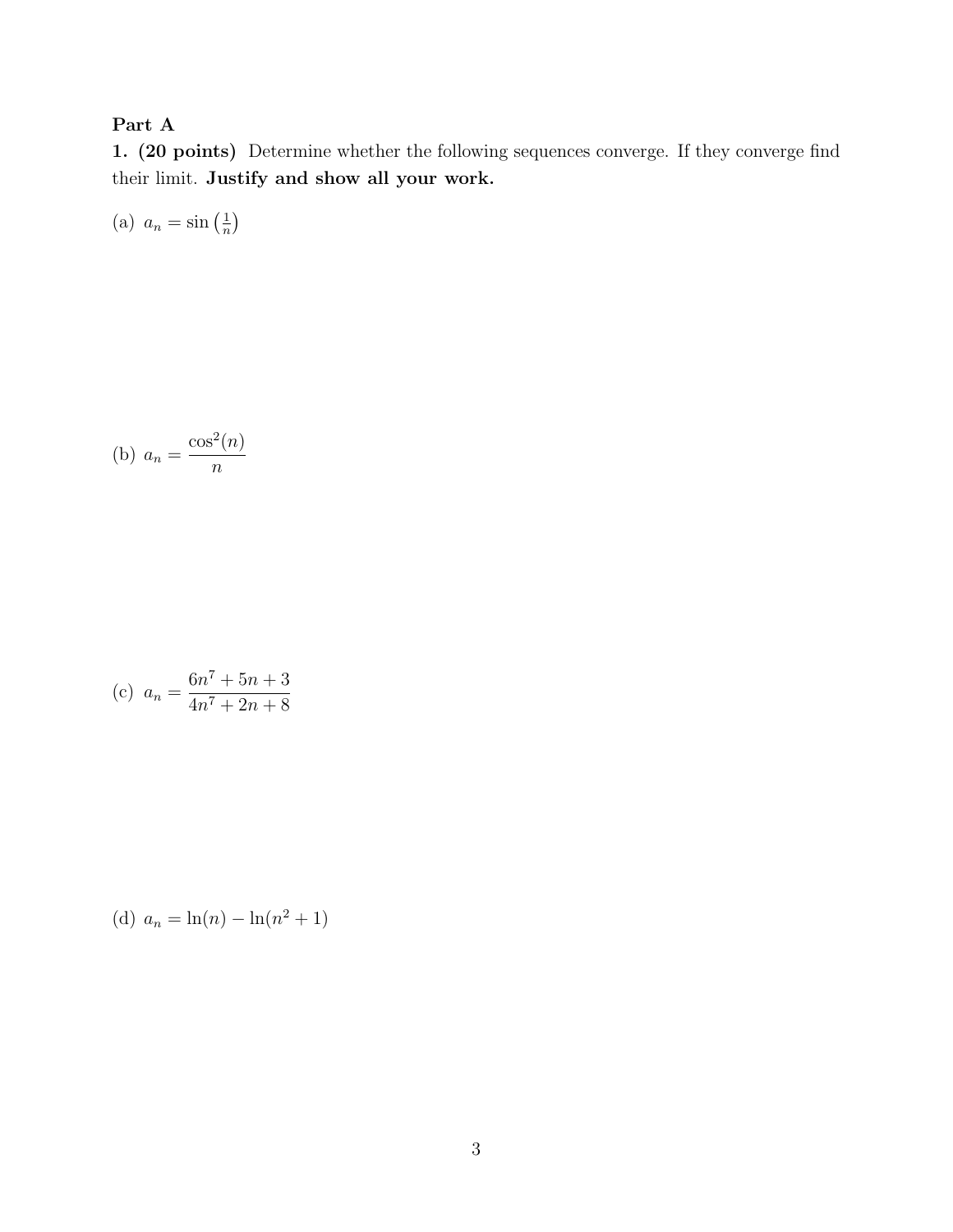2. (20 points) Determine whether the following series converge or diverge and justify your answer. If they converge find their sum. Justify and show all your work.

(a)

$$
\sum_{n=0}^{\infty} \left(\frac{-5}{4}\right)^n
$$

(b)

$$
\sum_{n=1}^{\infty} \frac{(-3)^n + 5^{n-1}}{6^n}
$$

(c)

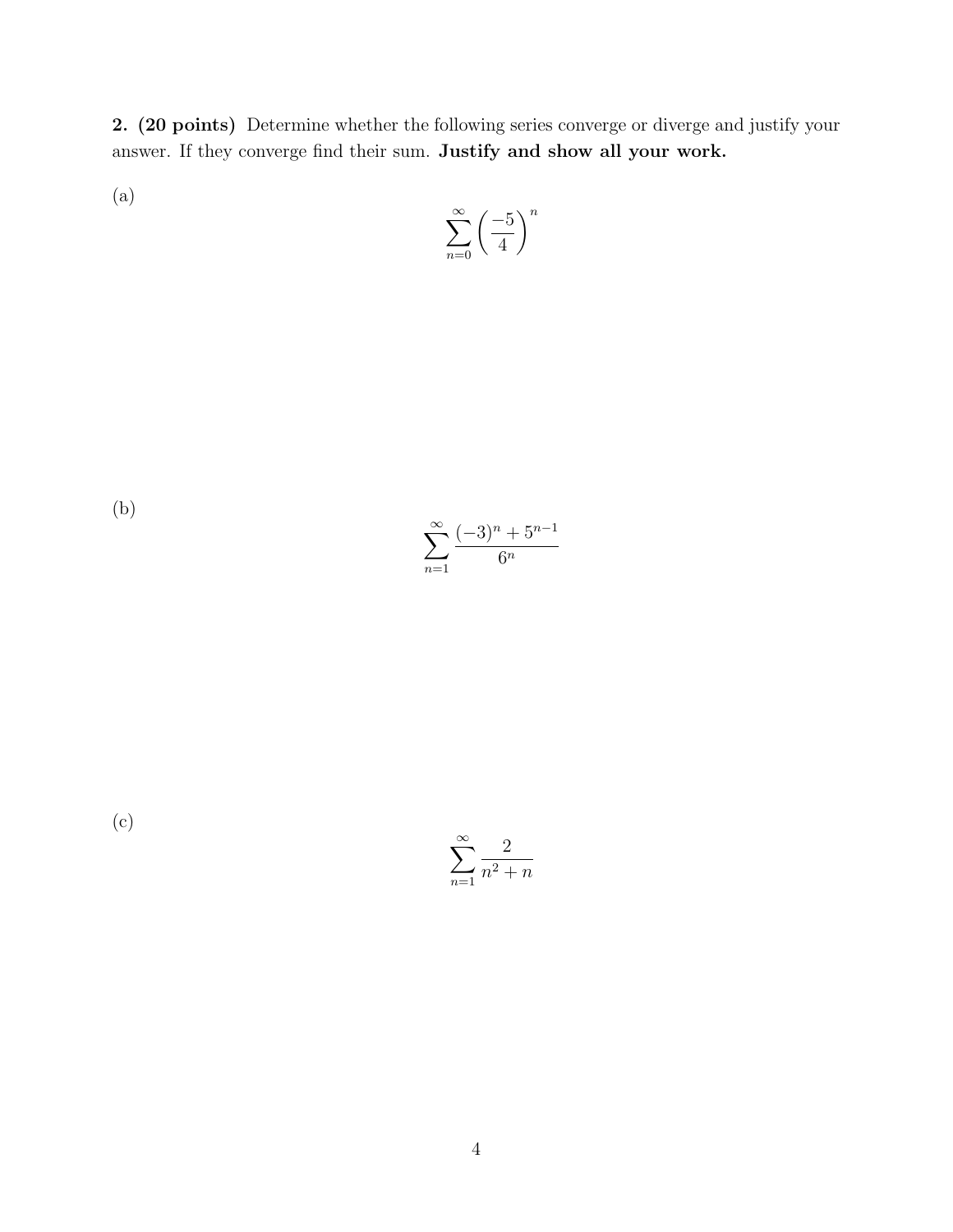3. (20 points) Determine whether the following series converge or diverge and justify your answer. Justify and show all your work.

(a) Use the integral test to determine whether the following series converges or diverges. To get full credit you must use the integral test.

$$
\sum_{n=1}^{\infty} \frac{e^{1/n}}{n^2}
$$

(b)

$$
\sum_{n=1}^{\infty} \left( \frac{4n+3}{3n+5} \right)^n
$$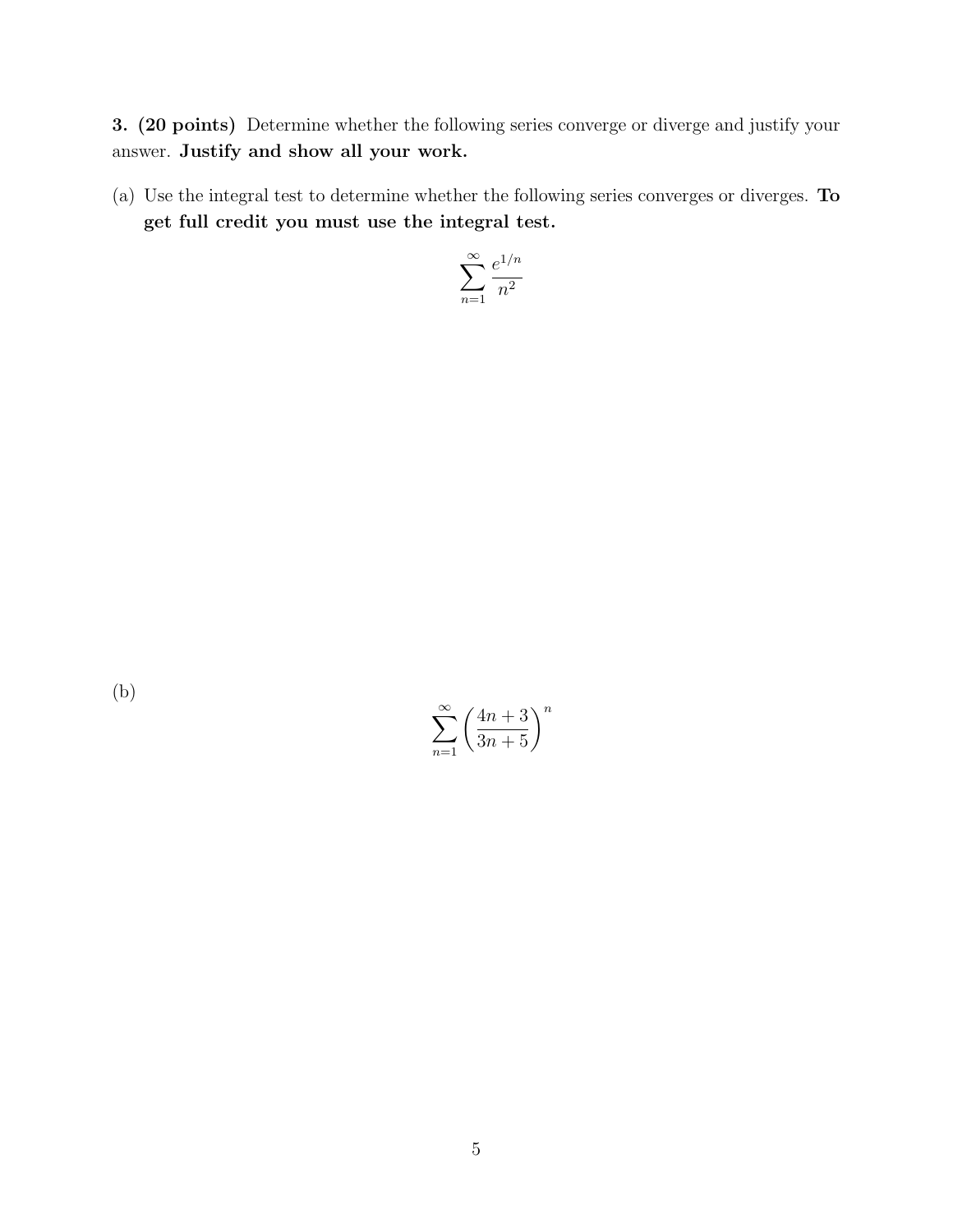4. (20 points) Determine whether the following series converge absolutely, converge only conditionally, or diverge. Justify and show all your work.

(a)

$$
\sum_{n=2}^{\infty} (-1)^n \frac{n^2}{n^3 - 1}
$$

(b)

$$
\sum_{n=1}^{\infty} \frac{(-3)^n}{(3n-2)n!}
$$

(c)

 $\sum^{\infty}$  $n=1$  $(-1)^n \frac{n!}{2^n}$  $2^n$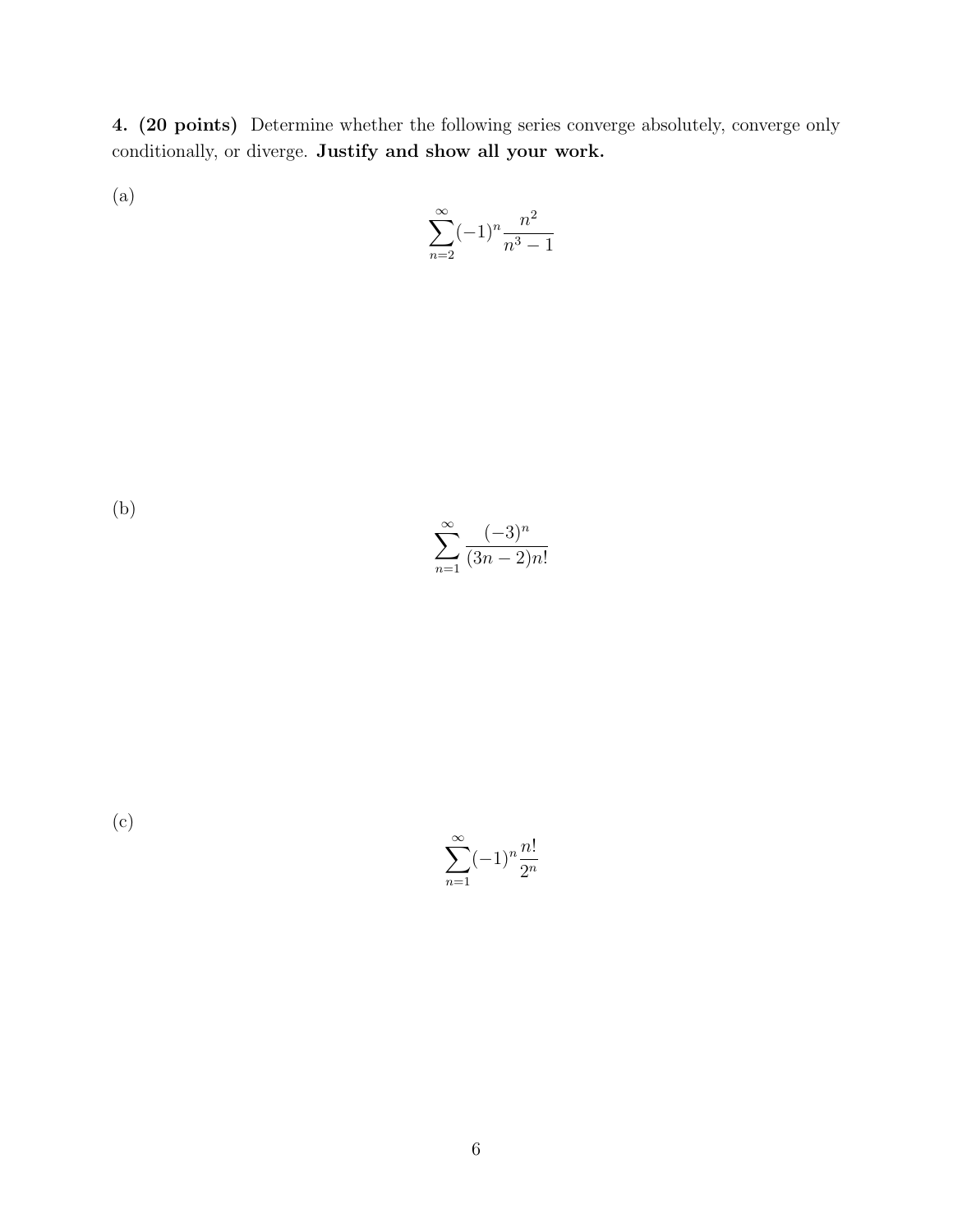#### Part B

5. (20 points) Justify and show all your work. No credit will be given if you do not justify and show all your work.

(a) Find a power series expansion of the function  $f(x) = \frac{1}{1-x^2}$  $1 - 3x$ about  $x = 0$ , write out the first five nonzero terms, and express the series in sigma notation.

(b) What are the radius and interval of convergence of the series you found in (a)?

(c) Find a power series expansion of the function  $f(x) = \frac{3}{(1-x)^2}$  $\frac{3}{(1-3x)^2}$  about  $x=0$ , and express the series in sigma notation.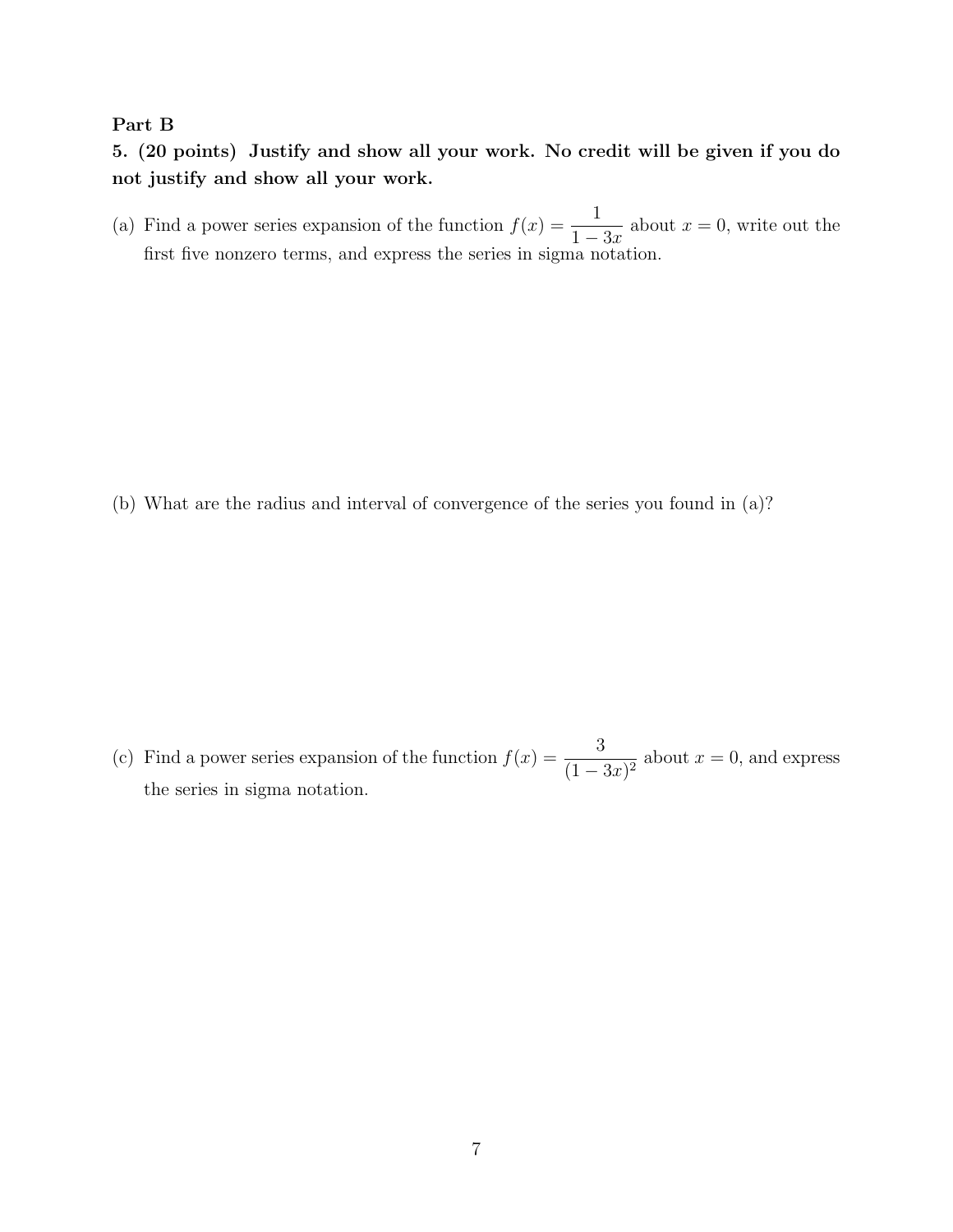### 6. (20 points) Justify and show all your work. No credit will be given if you do not justify and show all your work.

(a) Find the Taylor series expansion of the function  $f(x) = \ln(2x)$  about  $x = 3$ , write out the first six nonzero terms, and express the series in sigma notation. (Hint: You should leave out the first term,  $\ln(6)$ , when you express it in sigma notation.)

(b) What are the radius and interval of convergence of the series you found in (a)?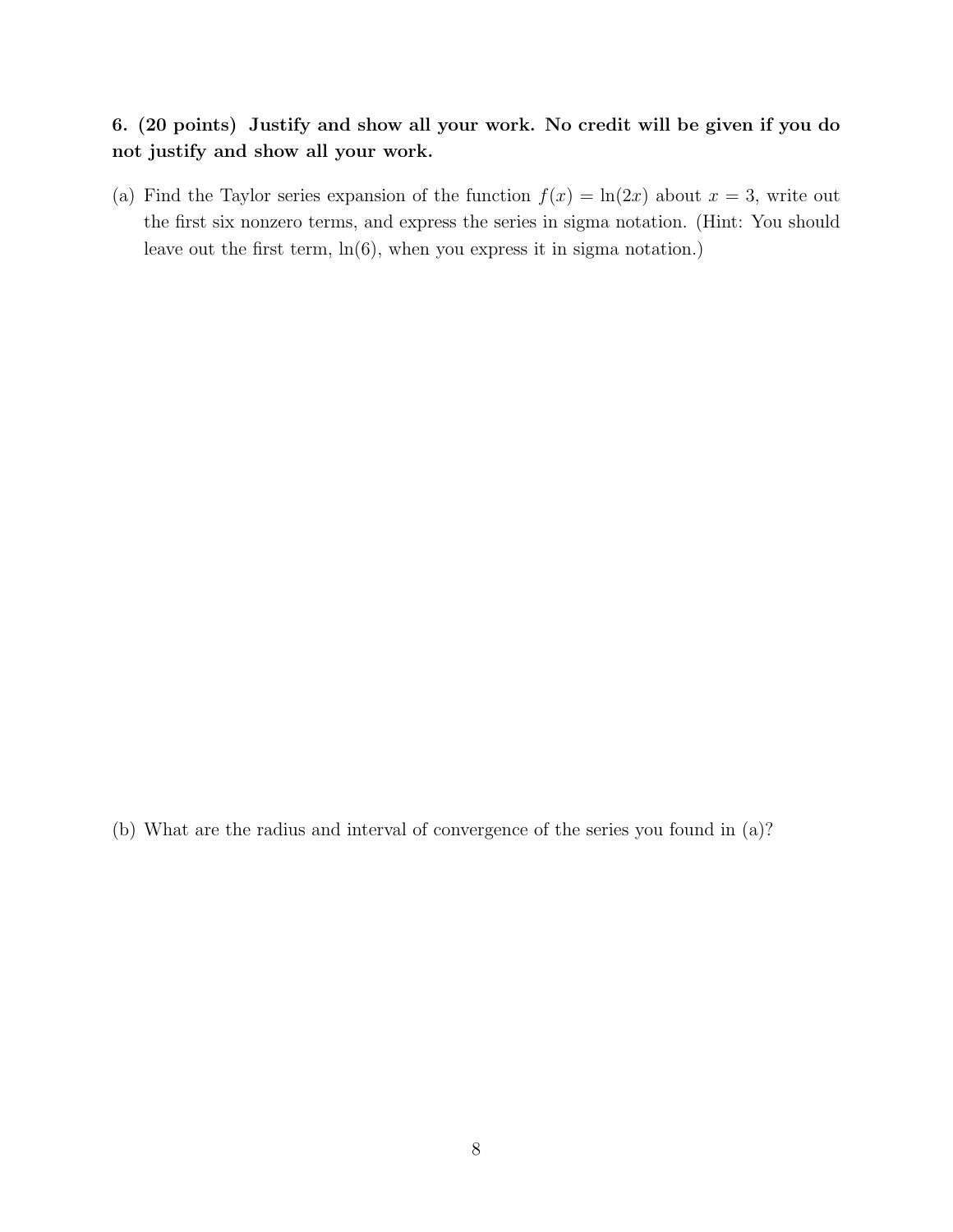# 7. (20 points) Justify and show all your work. No credit will be given if you do not justify and show all your work.

(a) Find the Maclaurin series expansion of the function  $f(x) = x^3 \sin(x/3)$ , write out the first five nonzero terms, and express the series in sigma notation.

(b) What are the radius and interval of convergence of the series you found in (a)?

(c) Find the Taylor polynomials of degrees 8 and 10.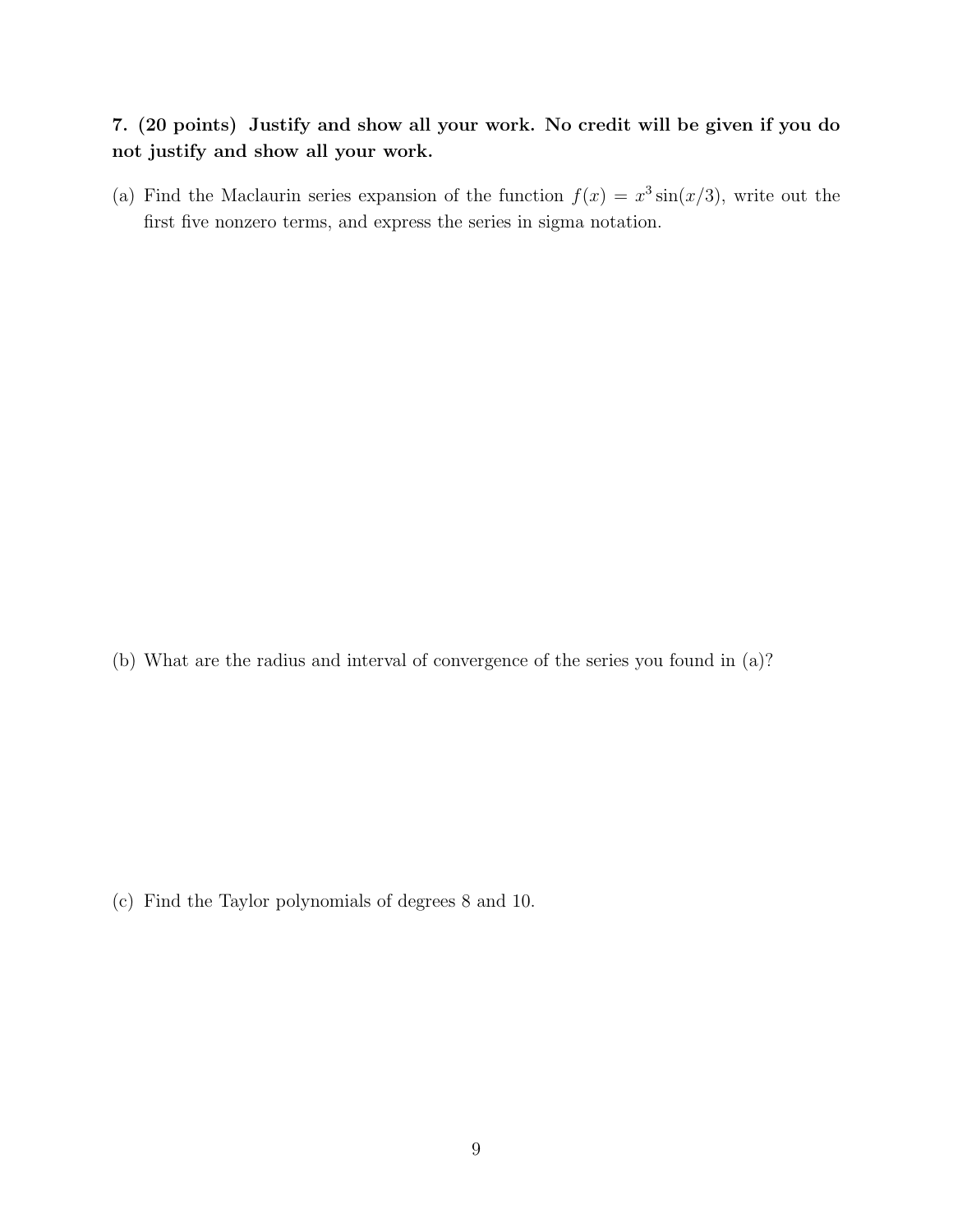8. (20 points) Justify and show all your work. No credit will be given if you do not justify and show all your work.

(a) Find the first five nonzero terms of the Maclaurin series expansion of the function

$$
f(x) = \frac{\cos(x^2) - (1 - \frac{x^4}{2})}{x^8}.
$$

(b) What is the value of  $f^{(7)}(0)$ ?

(c) What is the value of  $f^{(8)}(0)$ ?

(d) What is the value of  $\lim_{x\to 0} f(x)$ ?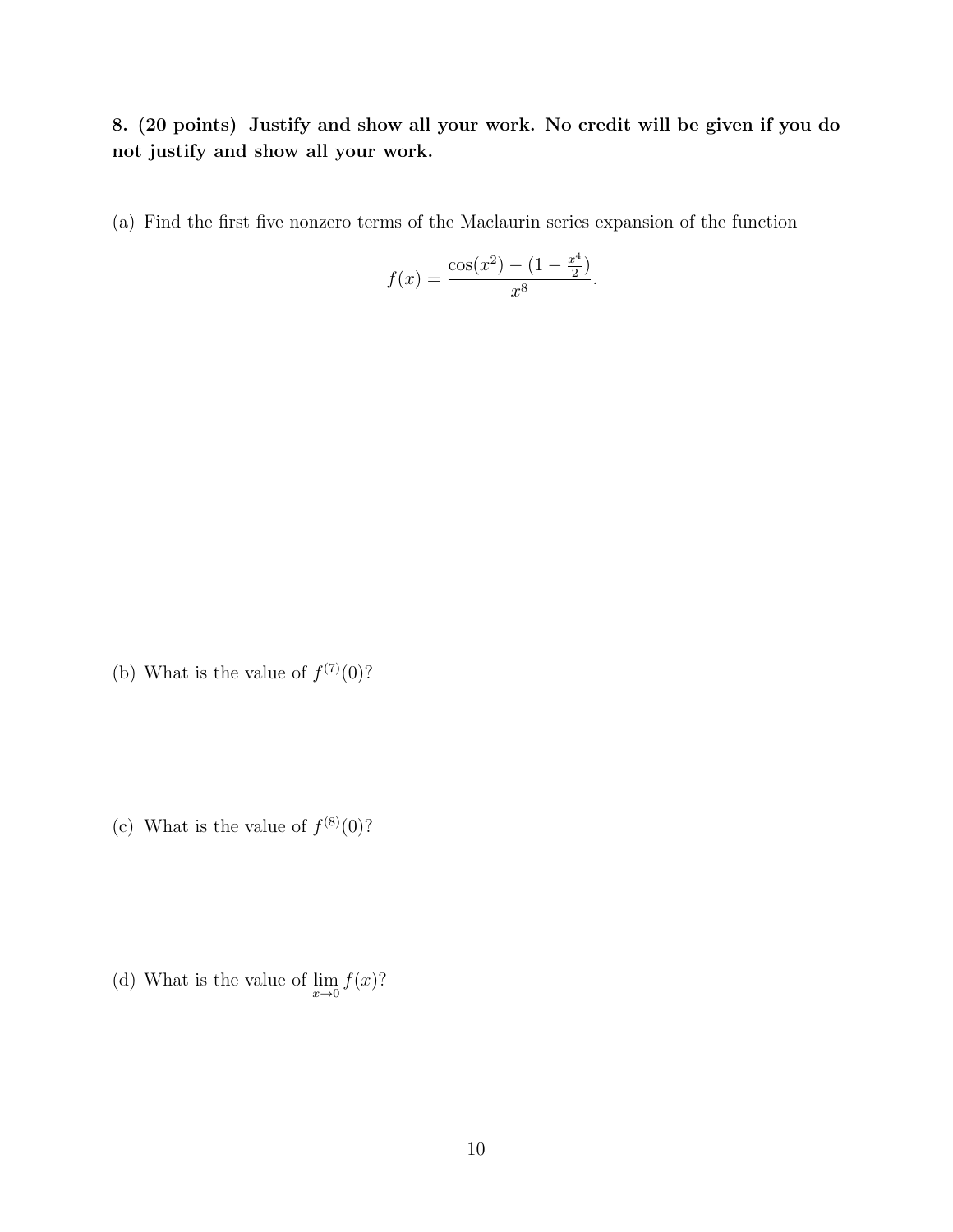### Part C

9. (20 points) Justify and show all your work. No credit will be given if you do not justify and show all your work.

Consider the parametric curve defined by

$$
x = t^2
$$

$$
y = t^3 - 3t.
$$

(a) Calculate  $\frac{dy}{dx}$  $\frac{dy}{dx}$ .

(b) For which values of t does the curve have a horizontal tangent line?

(c) For which values of  $t$  does the curve have a vertical tangent line?

(d) Calculate 
$$
\frac{d^2y}{dx^2}
$$
.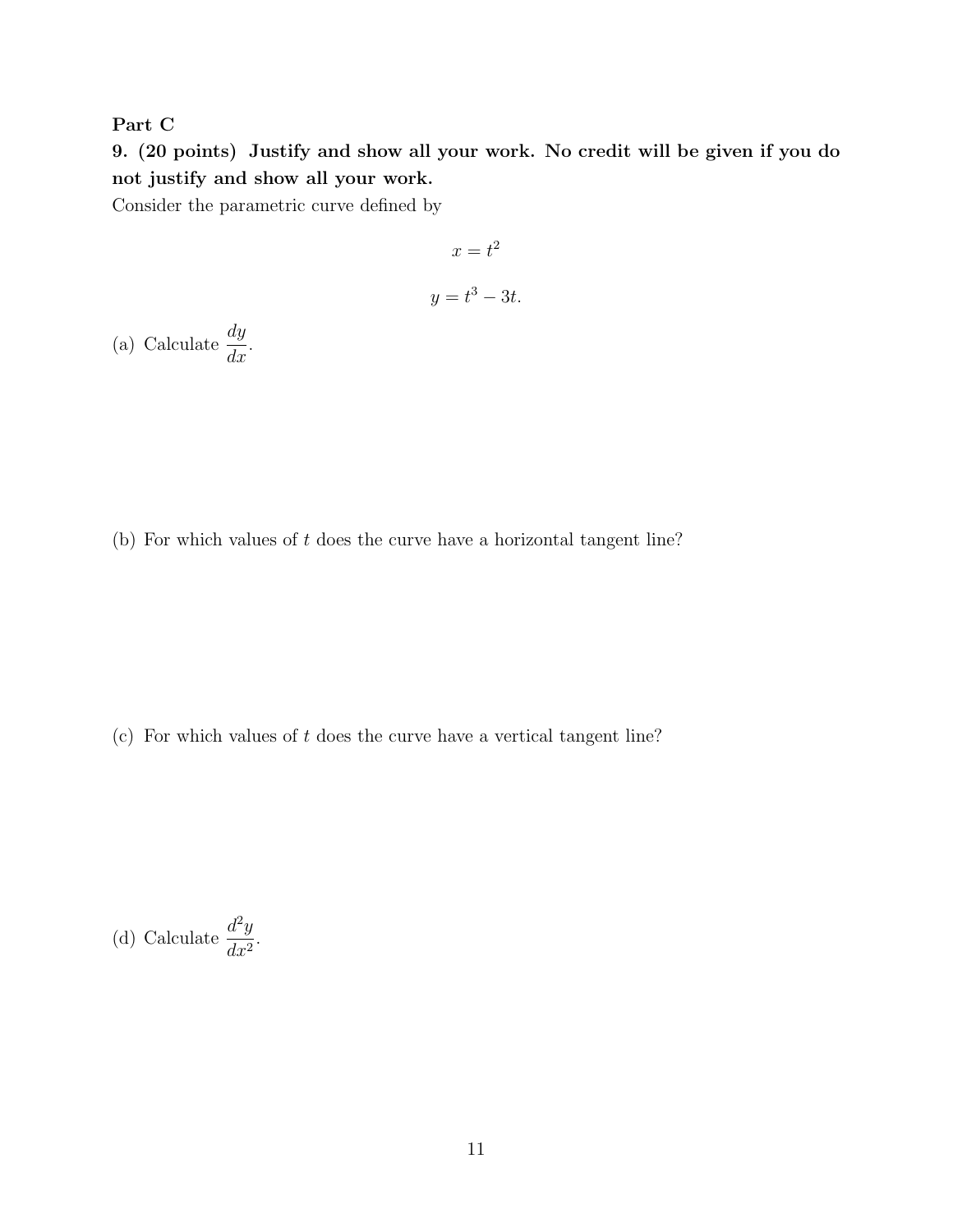10. (20 points) Justify and show all your work. No credit will be given if you do not justify and show all your work.

Consider the parametric curve defined by

$$
x = \sin(t)
$$

$$
y = \cos(t).
$$



(b) Find the area under the curve from  $t = \frac{\pi}{6}$  $\frac{\pi}{6}$  to  $t = \frac{\pi}{2}$  $\frac{\pi}{2}$  using an appropriate integral.

(c) Find the arclength of the entire curve using an appropriate integral.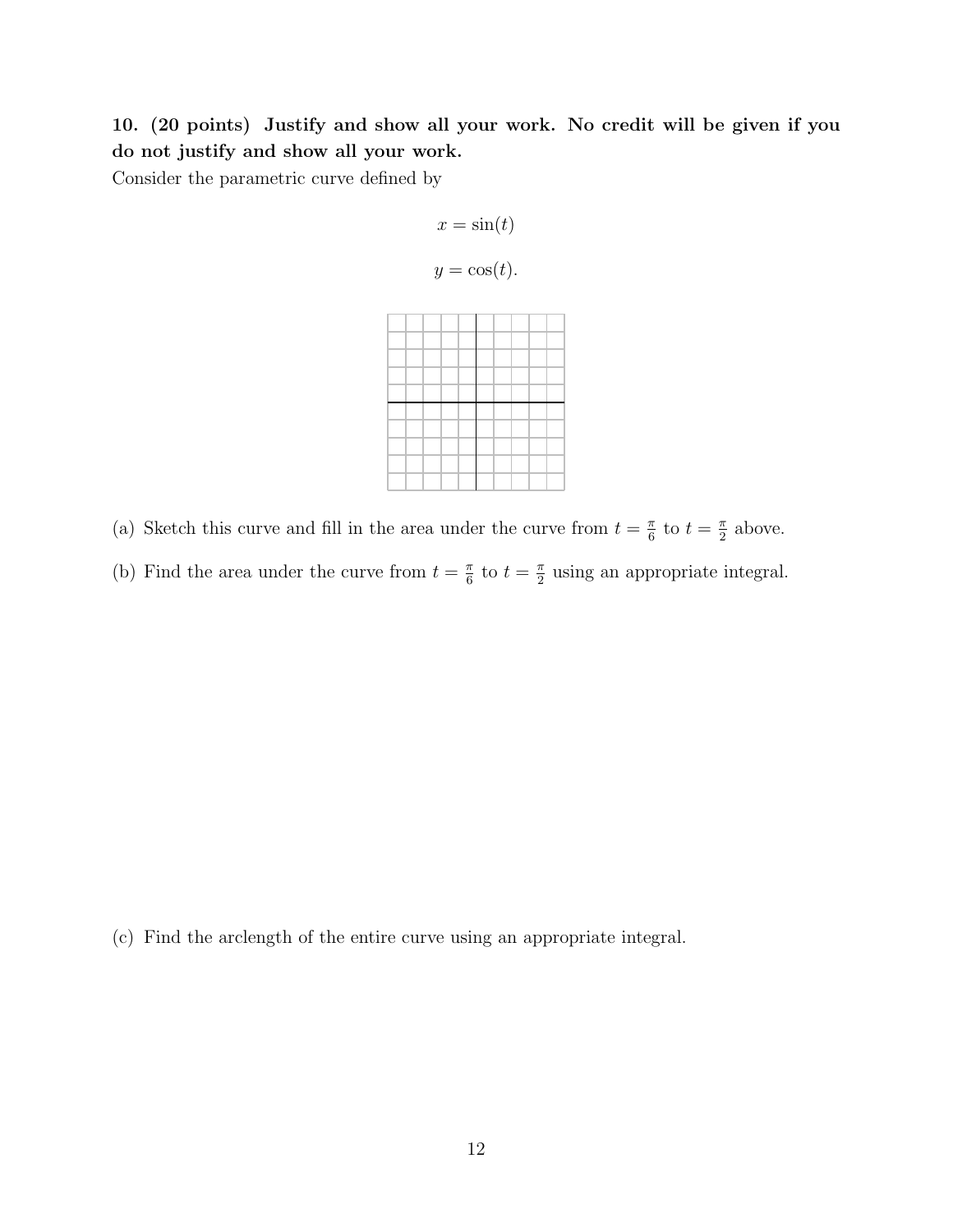11. (20 points) Justify and show all your work. No credit will be given if you do not justify and show all your work.

Consider the polar curve defined by  $r = 1 + 2\cos(\theta)$ .



- (a) Draw a clear sketch of the curve above.
- (b) At which angles does the curve cross itself?

(c) Write down but do not evaluate an integral that would give the arclength of the curve from  $t = 0$  to  $t = 2\pi$ .